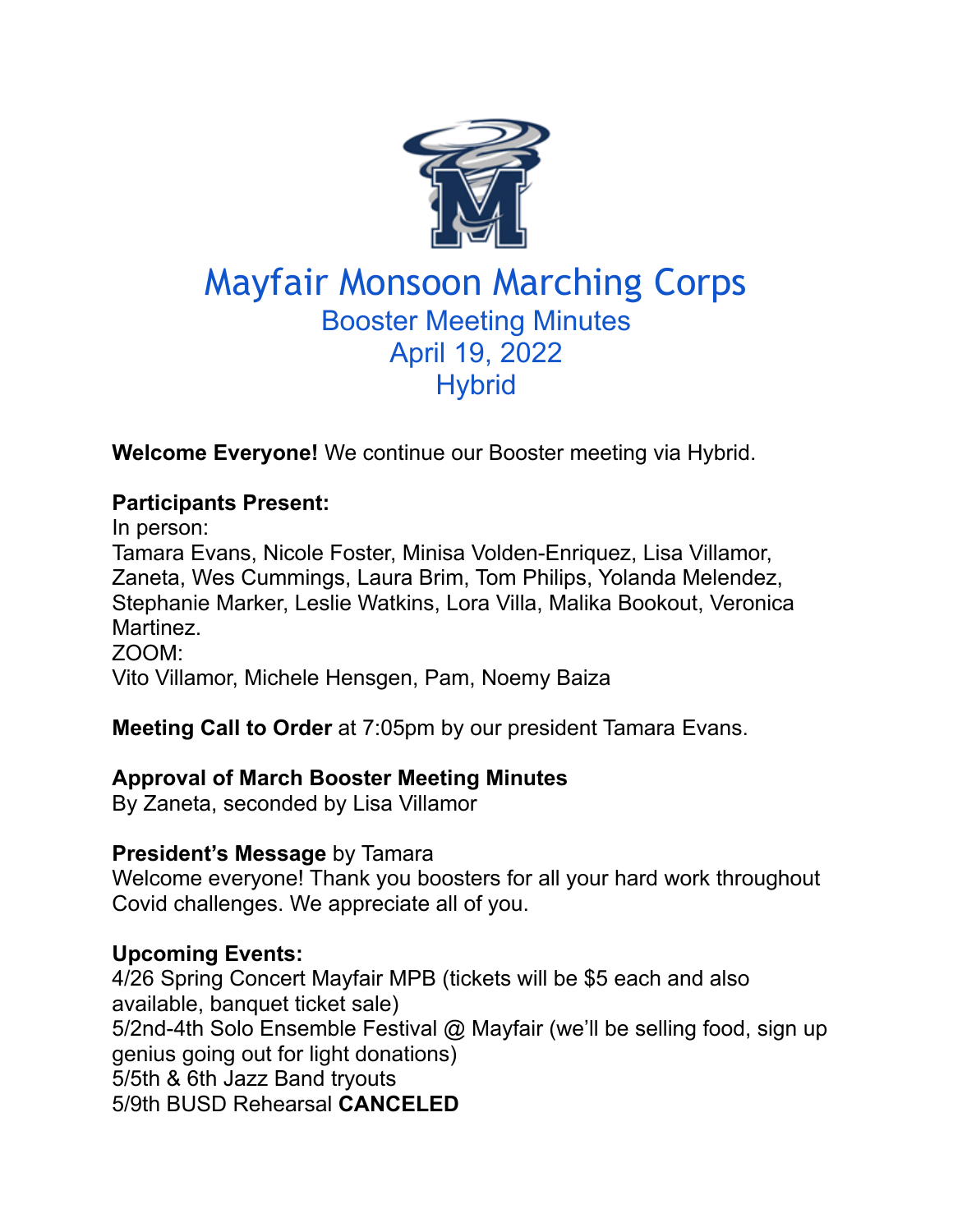5/10th BUSD Music Festival and rehearsal @ Bellflower Gym 5/16th Senior Night 5/17th Board meeting **CANCELED** 5/18th Drum Major Leadership Interview 5/19th Drum Major tryouts 5/22nd Banquet 6/1st Class of 2022 Graduation Ceremony

## **Nominating Committee**

February to March we had nominations submissions. In March we announced who accepted their nominations and posted them on the website. Still have a few vacancies.

- Nominations from the floor:
	- President: **Vacant**
	- VP: Veronica Martinez
	- 2 VP: Natalie Ruvalcaba
	- Treasurer: Pam
	- Financial Secretary: Leslie Watkins
	- Recording Secretary: Noemy Baiza
	- Corresponding Secretary: **Vacant**
- All accepted
- **●** No opposing
- No Ballots needed

#### **Next year's Field Show Music:**

- Vote and Ratify the current budget to move items around.
- Income Line.
	- -Line item 5A ticket booth sale \$13,349.50
	- -Line item 7Q Drivers Mileage \$800
- Breakdown

-ASB line item will be removed and closing Account of \$2,227.63 -Tanner Jones Musical Arrangements, \$1,500 increase for a total of \$3,000.

-Nico Drum parts, \$800 (not budgeted)

-Nathan Drill, \$500 increase for a total of \$2,000.

-Need approval up to \$3,000 to move over

Nicole Foster moves to approve budget, seconded by Leslie Watkins. All in favor. No oppose.